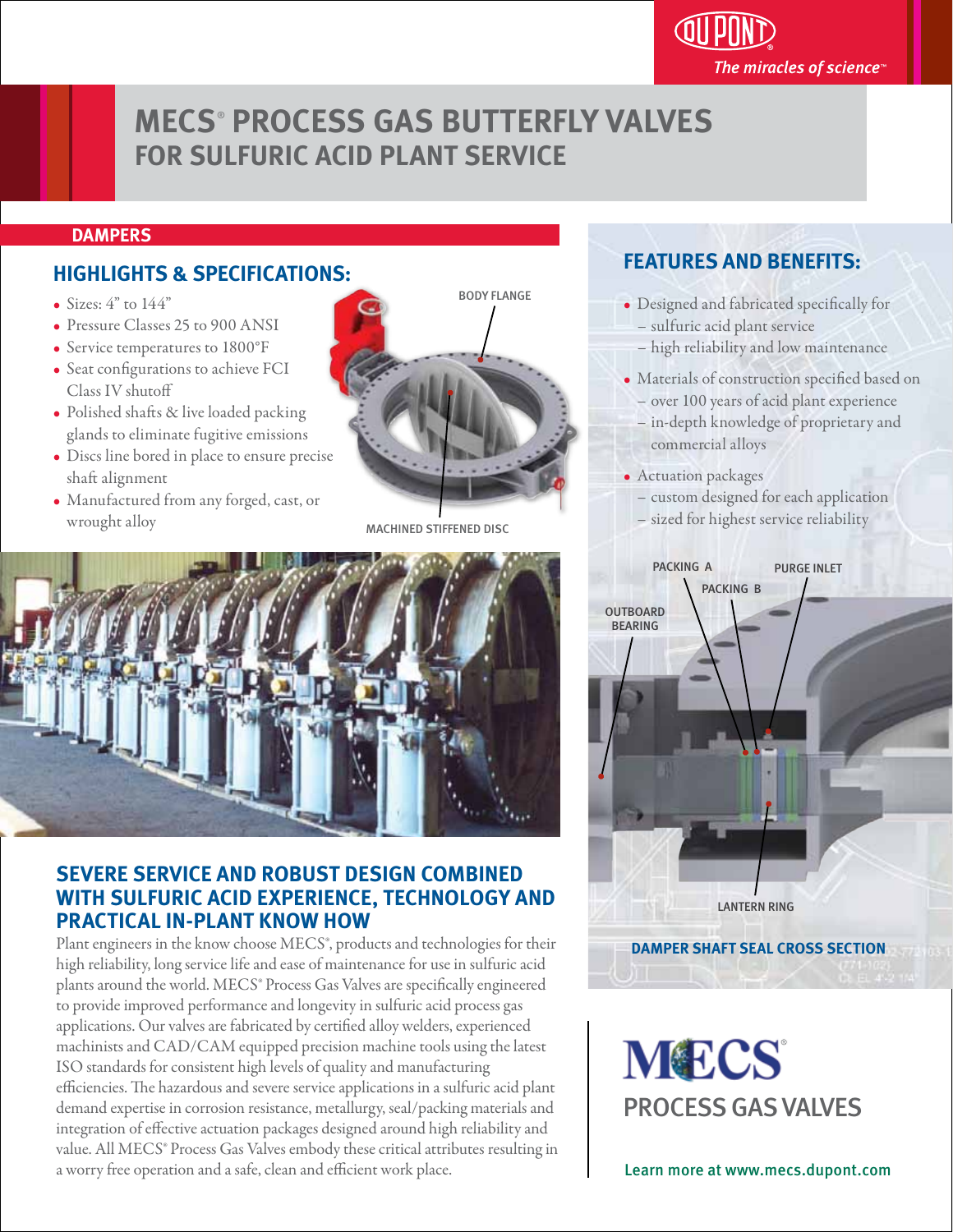# **MECS® PROCESS GAS BUTTERFLY VALVES**

### **O-RING DISC EDGE**

## **HIGHLIGHTS & SPECIFICATIONS:**

- Interference single offset geometry
- Sizes: 12" to 108"
- Pressure Classes 25 to 150 ANSI
- Service temperatures from -320 to +250°F
- Seat design to achieve FCI 70.2 Class VI shutoff
- Replaceable disc sealing rings
- Available in a wide range of materials to suit most service requirements





# **HIGHLIGHTS & SPECIFICATIONS:**

- Double offset geometry
- Sizes:  $2"$  to  $108"$
- Pressure Classes 125 to 300 ANSI
- Service temperatures from -320 to +250°F
- Seat design to achieve complete shutoff
- Available in a wide range of materials to suit most service requirements
- Custom designed to meet special face to face or bolting requirements





DISC O-RING

DISC

**SEAT** 

O-RING DISC SEAL

BODY SEAT

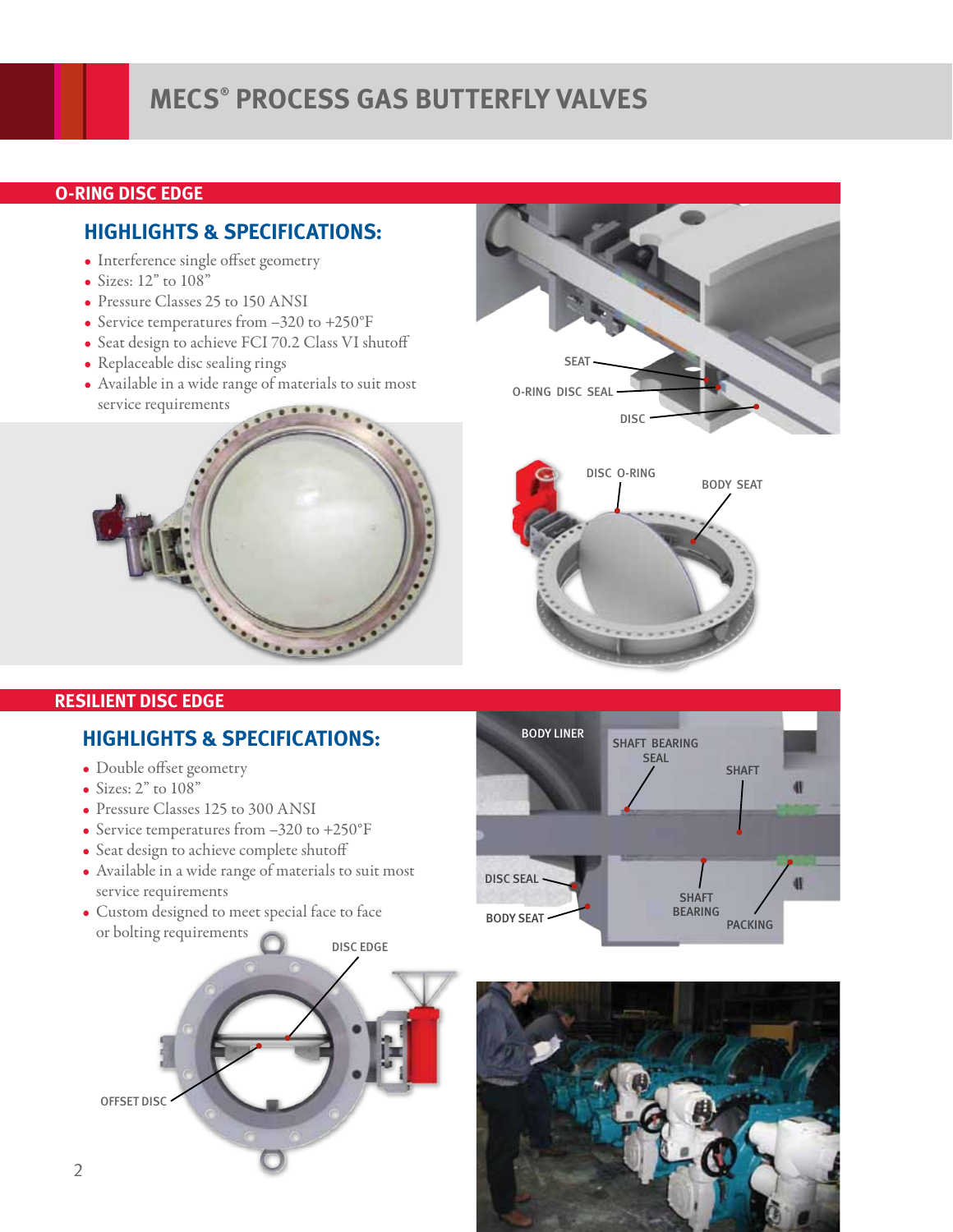# **FOR SULFURIC ACID PLANT SERVICE**

### **TRIPLE OFFSET**

## **HIGHLIGHTS & SPECIFICATIONS:**

- Triple offset geometry
- Sizes:  $2"$  to  $96"$
- Pressure Classes 125 to 1500 ANSI
- Service temperatures from -320 to +1600°F
- Seat design to achieve complete shutoff
- Available in a wide range of materials to suit most service requirements
- Custom designed to meet special face to face or bolting requirements



**1ST OFFSET** – THE CENTER OF ROTATION IS MOVED BACK FROM THE CENTERLINE OF THE VALVE DISC.

**2ND OFFSET** – THE CENTER OF ROTATION IS MOVED FROM THE CENTERLINE OF THE BODY.

**3RD OFFSET** – THE CENTER OF CONE IS ROTATED FROM THE CENTERLINE OF THE BODY.